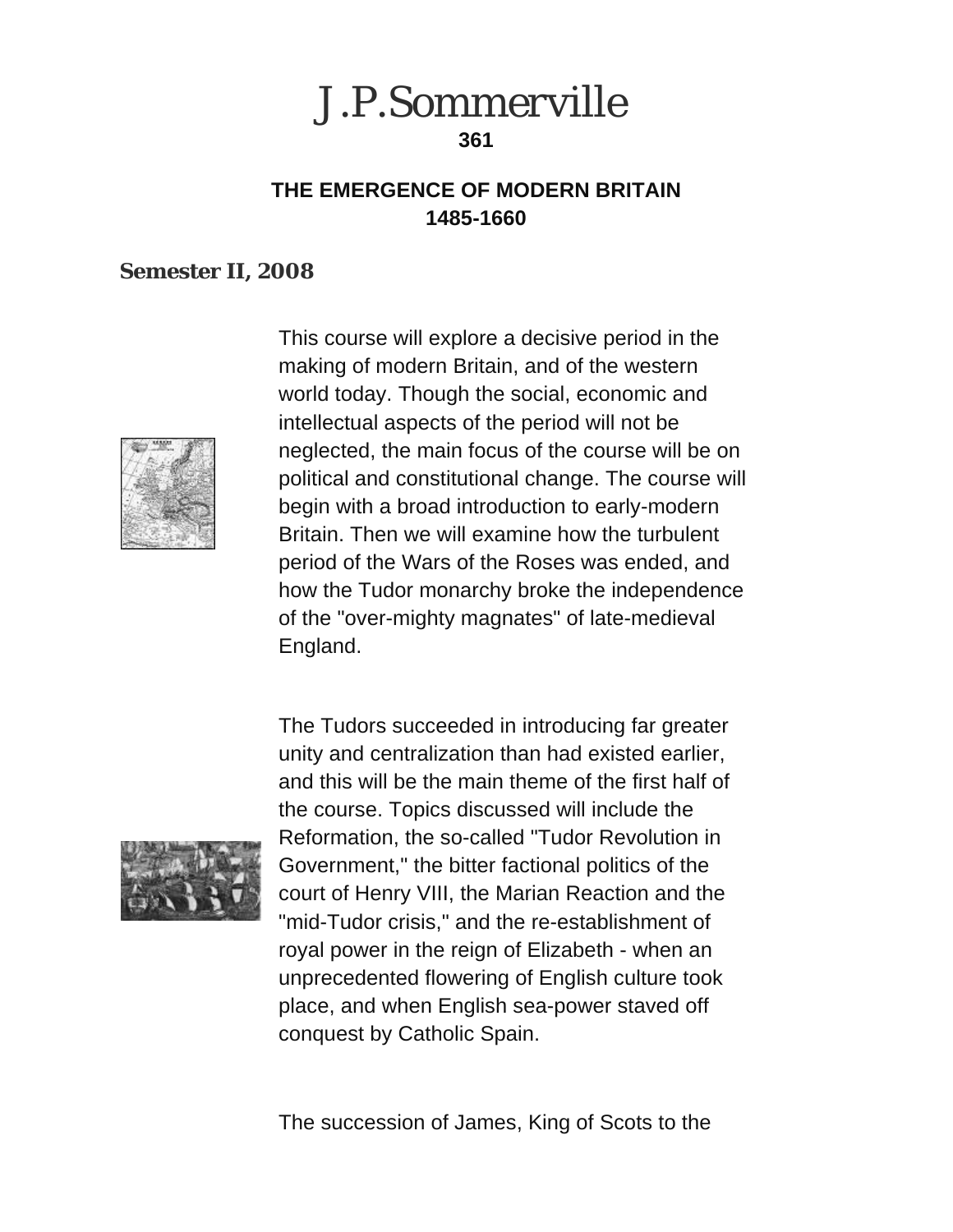

English throne in 1603, united the Scottish and English monarchies but the new Stuart dynasty was soon faced with grave problems. The second half of the course will examine the ways in which financial, constitutional and religious issues combined to lead to civil war and to the execution of the King and the introduction of a republic in England in 1649. We will also see how the advent of a military despotism and the proliferation of radical ideas led the English to reintroduce monarchy in 1660.

**Instructor**: Johann Sommerville Email: jsommerv@wisc.edu Office: Humanities 5214; Office Hours: Tuesdays and Thursdays 1:15-2:15 and by appointment.

#### **Teaching Assistant:**

Michael Kelly Email: kelly2@wisc.edu Office: Humanities ; Office Hours: To be announced

The Course schedule gives an outline of this course's content, summaries of the lectures, additional relevant information, and links to other internet sites. This is a **three or four credit** course for undergraduates, and a **three credit** course for graduate students. If you are registered for the wrong number of credits, please visit your MyUW site and follow the links to update your current course information.

#### **Requirements**:

#### **Undergraduates**

- $\bullet$  attend lectures (TR, 2:30-3:45, 1101 Humanities.)
- do the required course reading.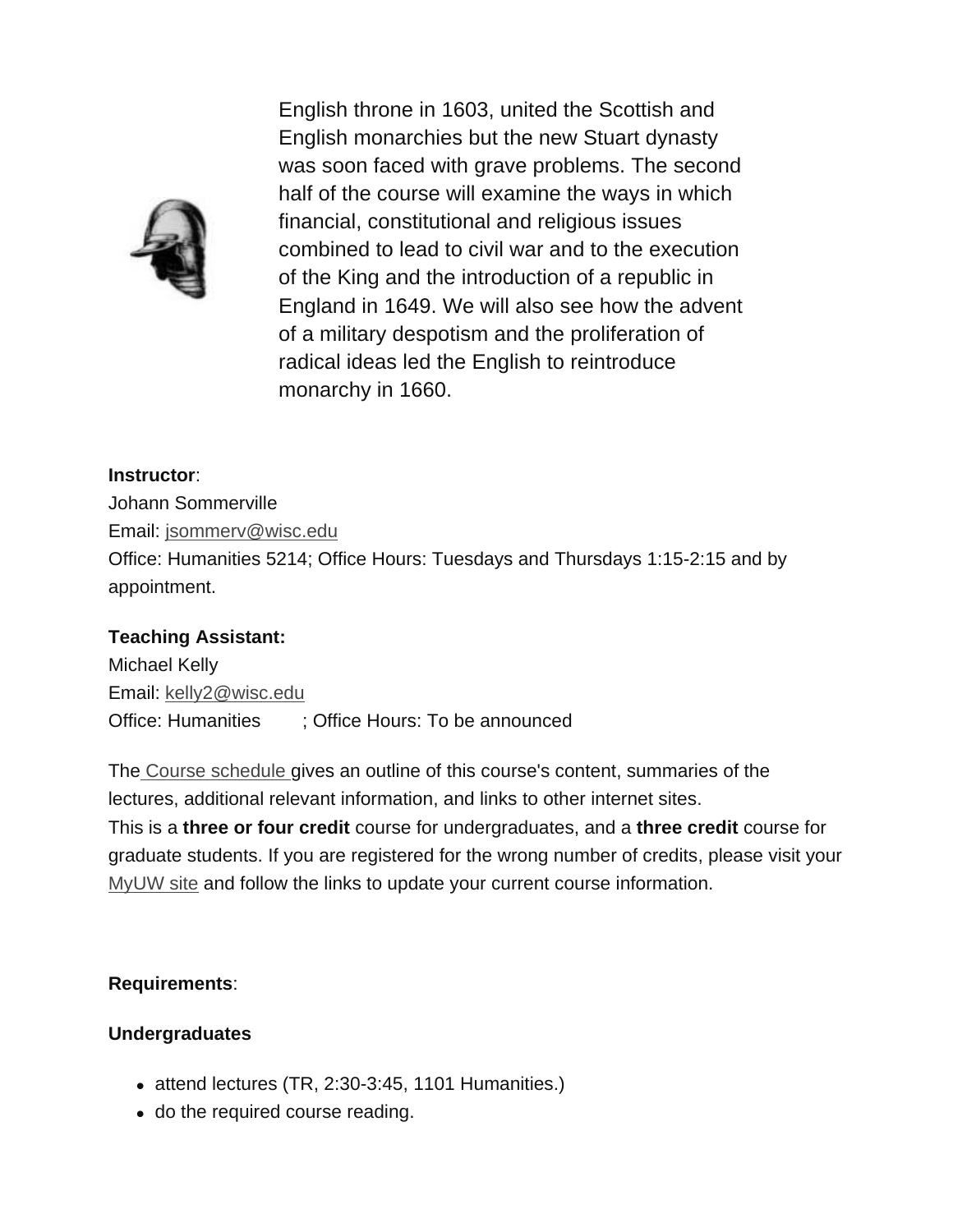- attend discussion section.
- and explore the material on this site by clicking the hyperlinks (starting with Course schedule.)

**Three credit undergraduates** do two midterms (in class on 2/26 and 4/17,) and take the final (07:45, Monday 5/12, place to be announced;) **four credit students** do the same things and also write a term paper (due 3/27 in class.)

Your fourth credit term paper should be double-spaced and about 5-6 pages in length; in addition to the 5-6 pages of text, the paper should also include a bibliography, and references to things you have read, giving your sources, and it should show familiarity with at least two books or articles in addition to the course reading. See this guide on how to cite references in your paper.

The paper should be on either:

(1) Why did the Reformation happen in England, and what effects did it have on English society and government?

(2) What problems confronted Elizabeth I in the course of her long reign, and how successful was she in overcoming them?

(3) What were the causes and consequences of the mid-seventeenth century civil wars? or

(4) another topic, by arrangement by myself or Michael Kelly.

#### **Graduate students:**

Do 2 term papers (12-15 pp. including notes and bibliography; due 3/13 and 5/8.) Topics by arrangement.

### **Reading**

Required Texts:

(1) Susan Brigden, *New Worlds, Lost Worlds: the Rule of the Tudors 1485-1603*; Paper; Penguin; 2002 (ISBN-10: 0142001252 or ISBN-13: 978-0142001257.) This is the main textbook for the first half of the course.

(2) Mark Kishlansky, *A Monarchy Transformed: Britain 1603-1714*; Paper; Penguin; 1997 (ISBN-10: 0140148272 or ISBN-13: 978-0140148275 .) Read the first nine chapters. this is the main textbook for the second half of the course.

**NOTE**: you will be given detailed reading assignments in discussion section.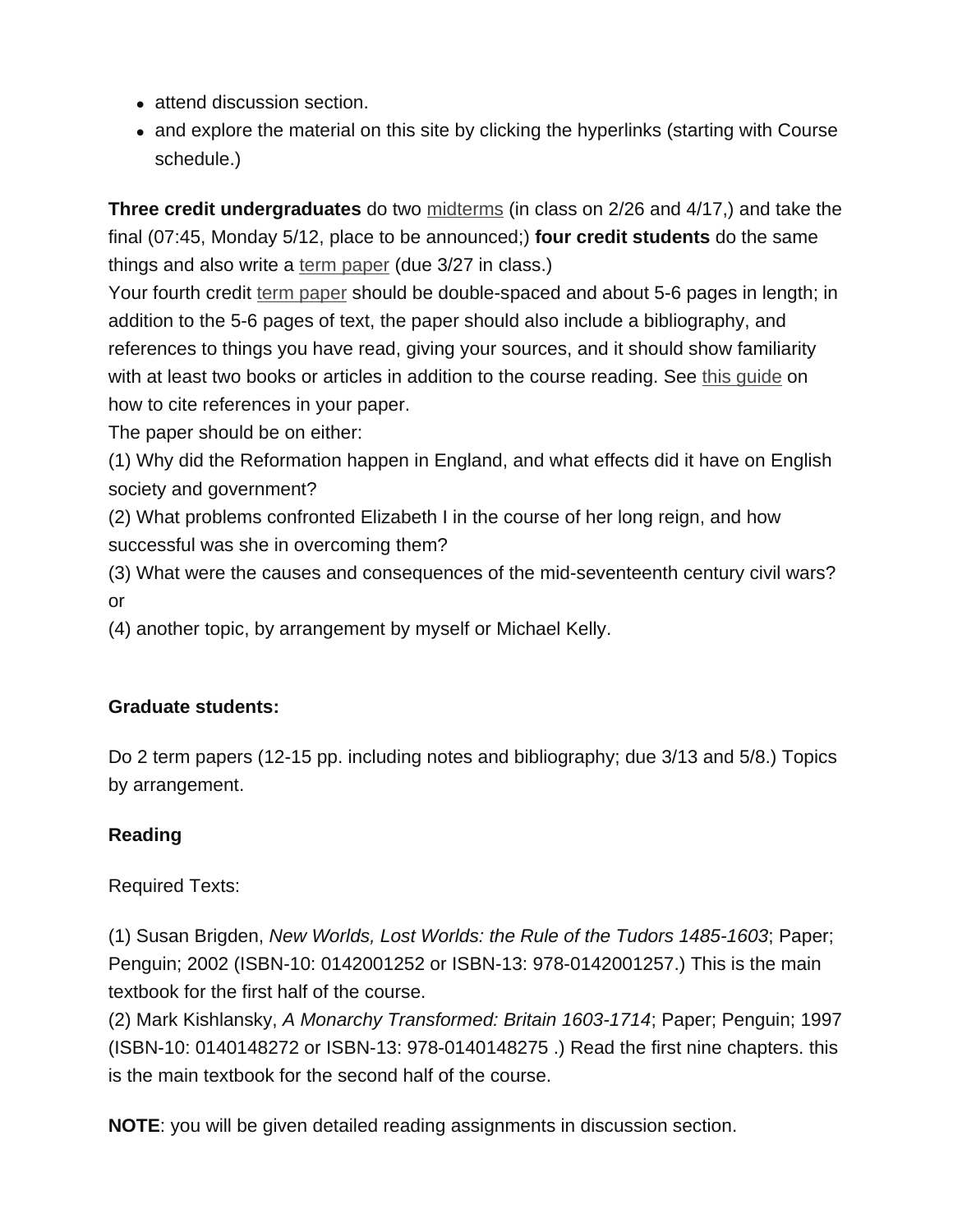Also read the material and follow the links in the pages on this site, beginning with the Course schedule. Those who are interested, and people writing term papers, could also consult the much larger book list here - - and this search engine . A good collection of biographies is available in the Oxford Dictionary of National Biography.

## **How much are the exams (etc.) worth:**

Undergraduates:

3 credit: discussion section participation and attendance: 20%; each midterm 20%; final 40%.

4 credit: discussion section participation and attendance: 20%; each midterm 15%; final 30%; term paper 20%.

Graduates: 50% for each paper.

## **A note on term papers and the Internet:**

The term paper should cite at least two sources in addition to the course reading. This booklist provides many sources, and others are listed in the footnotes and endnotes of the course reading. Addall is a good link for buying books cheaply. Be careful about using sources from the Internet, as they are not always reliable. As a general rule, use printed, published sources (though it's fine to use them in pdf versions available on the Internet.)

A good guide on questions of style, grammar etc. is available at The Wisconsin Handbook.

Finally, be aware that you should be careful to give proper citations for things you take from the Internet or from printed books and articles; take a look at this information on academic misconduct.

[Hints on how to write a good paper]

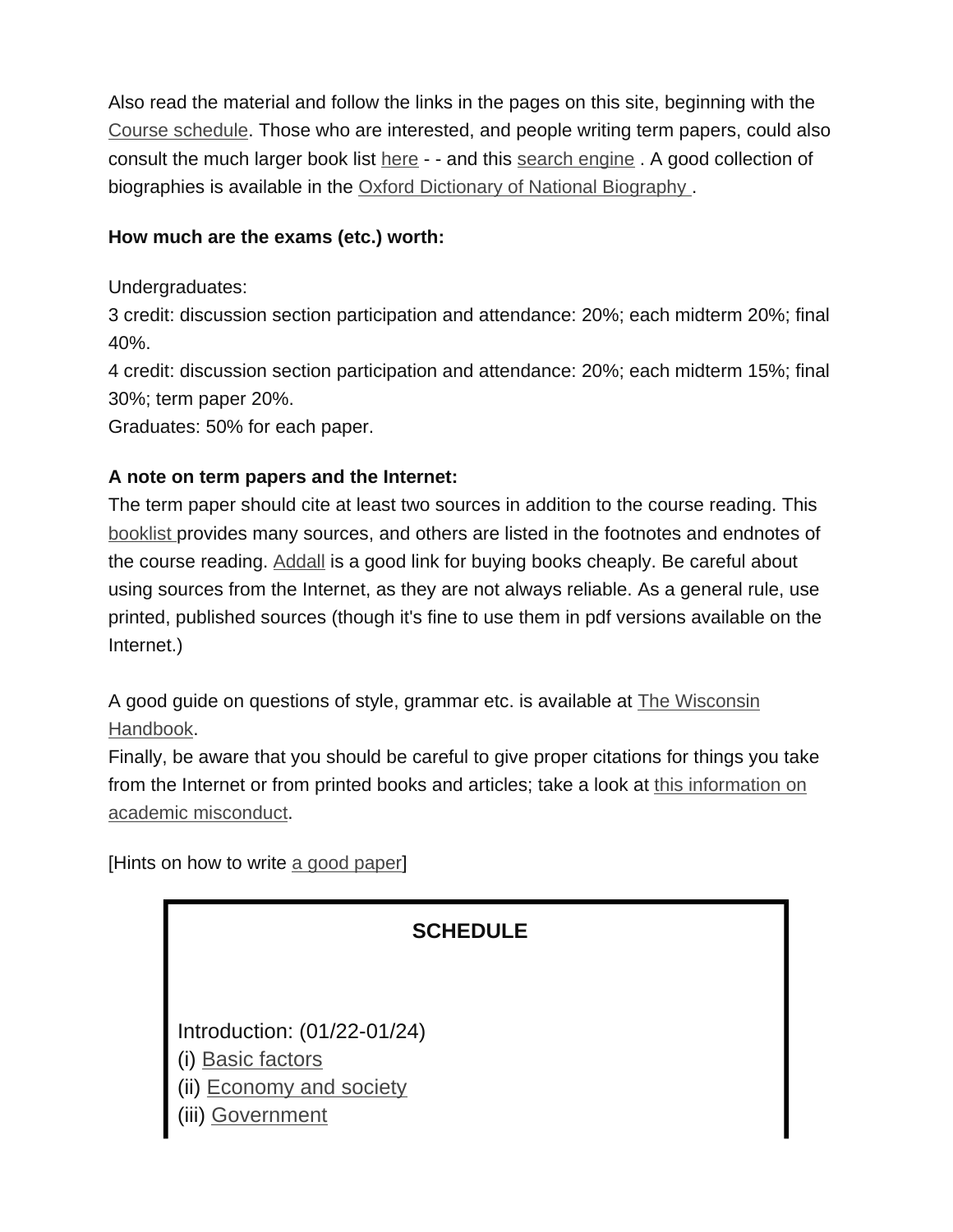The foundation of Tudor England: (01/29-01/31) (i) The Wars of the Roses and their aftermath (ii) Henry VII

Henry VIII and Wolsey (02/05)

Henry VIII and the Reformation: (02/07-02/12) (i) from above (ii) from below (iii) the monasteries

Henry VIII - government and society (02/14)

Edward VI and: (02/19-02/21)

- (i) Somerset
- (ii) Northumberland

FIRST MIDTERM, IN CLASS 02/26 (TUESDAY)

Mary (02/28)

The reign of Elizabeth (03/04-03/06)

Elizabethan: (03/11-03/13)

- (i) Government
- (ii) Parliaments
- (iiI) Puritanism
- (iv) Catholicism

SPRING BREAK: 03/15-23

Elizabethan exploration and foreign policy (03/25)

TERM PAPER DUE IN CLASS, 03/27

Stuart England 1603-1642 (03/27)